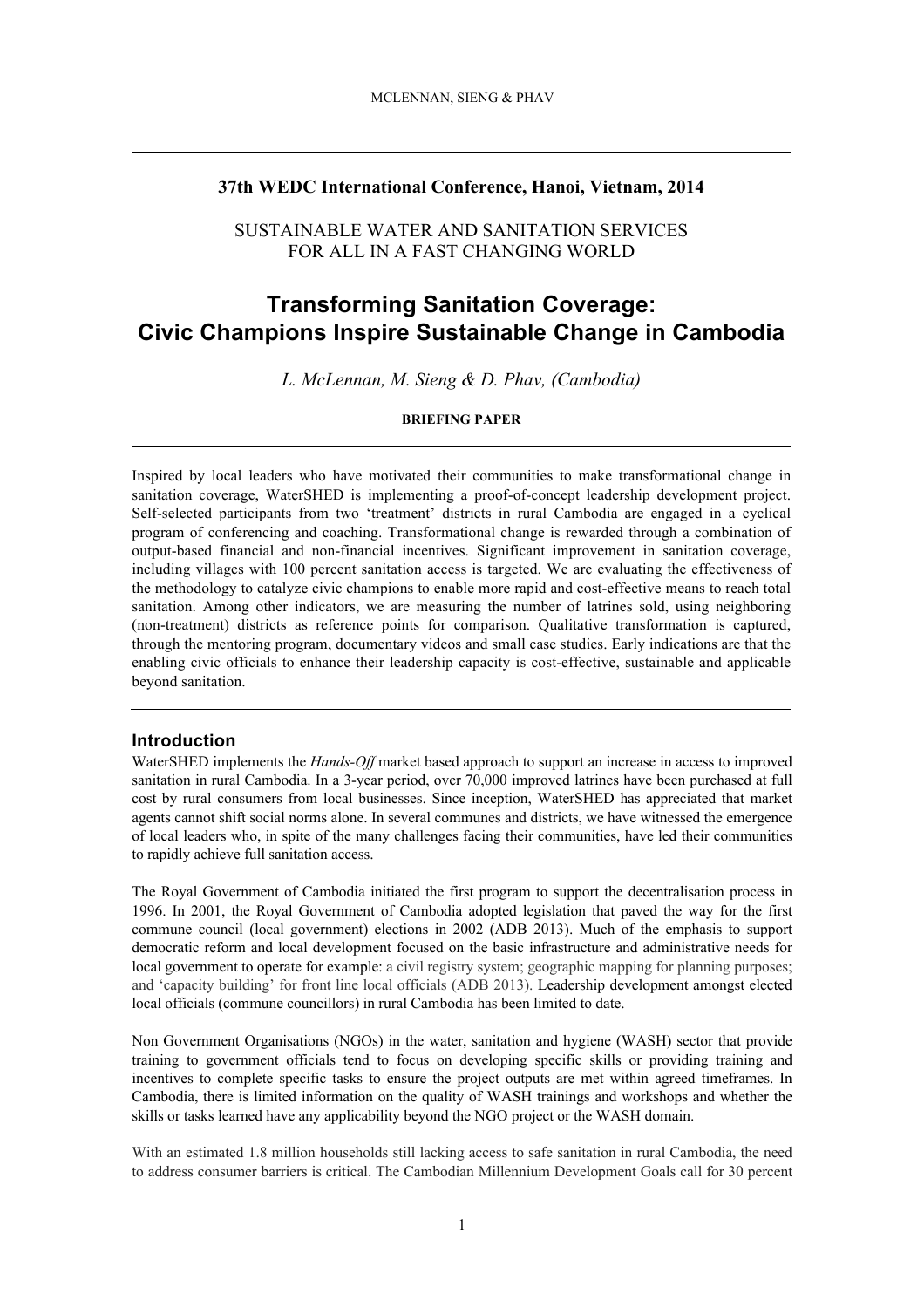#### MCLENNAN, SIENG & PHAV

of the population to have access to improved sanitation by 2015, 60 percent by 2018 and 100 percent by 2025. While the country is on track to meet the first goal, achieving the latter is highly unlikely at the current pace. Supply chain development work by WaterSHED and others, combined with social marketing activities and CLTS inspired programs are helping to address the problem. Persistent acceptance of open defecation as a cultural norm is proving a challenge.

#### **Innovation in engendering a change in community sanitation norms**

Under WaterSHED's *Hands-Off* sanitation marketing program, the rapid improvements in some communities and not others led WaterSHED to consider other determinants of change. Whilst proximity to markets and alternative, non-seasonal incomes are indicators of the likelihood of early sanitation adoption, not all communities were accelerating coverage at the same pace.

Over time, more reports of rapid sanitation change were accompanied by stories of the role played by community leaders, in particular village chiefs or local government elected representatives (commune councillors). This opened up the opportunity to understand mechanisms that could inspire and motivate other leaders to facilitate similar change in their communities.

The Asian Development Bank (ADB 2013) supported a major commune development initiative in Cambodia from 2003-2013. During this time, seventeen management and skills-building trainings were offered to elected commune representatives. United Nations development partners and WASH NGOs have also supported numerous capacity and skills-building workshops. Seldom is the interest of the participant assessed or the application of the skills, post training measured. A review of the literature has failed to identify programs in Cambodia that focus on leadership development for elected commune representatives (Thon et al 2009).

## **Developing a model**

WaterSHED sought the assistance of an emerging leadership consultancy firm, Leadapreneur. The consultants strongly emphasized 'democratizing leadership', a concept that embraces the notion that it is increasingly important to have good leadership, at all levels, from more people and that top quality leadership training should be available to everyone.

The target group are elected local government representatives or commune councillors. The first local government election was held in 2002. The third and most recent election was held in 2012. Approximately 50 percent of commune councillors have held their positions since 2002. The average age was over 50 years and most commune councillors had not graduated primary school. Three matched districts were identified from one province in rural Cambodia. Two districts were randomly assigned as treatment districts. Typically for many training activities, good attendance is assured through the payment of perdiems and travel allowances. In this program, participants self-selected and paid an upfront nominal, non-refundable fee. The initial leadership development model was linear in nature. As a greater familiarity with the audience and the environment developed an iterative model emerged.

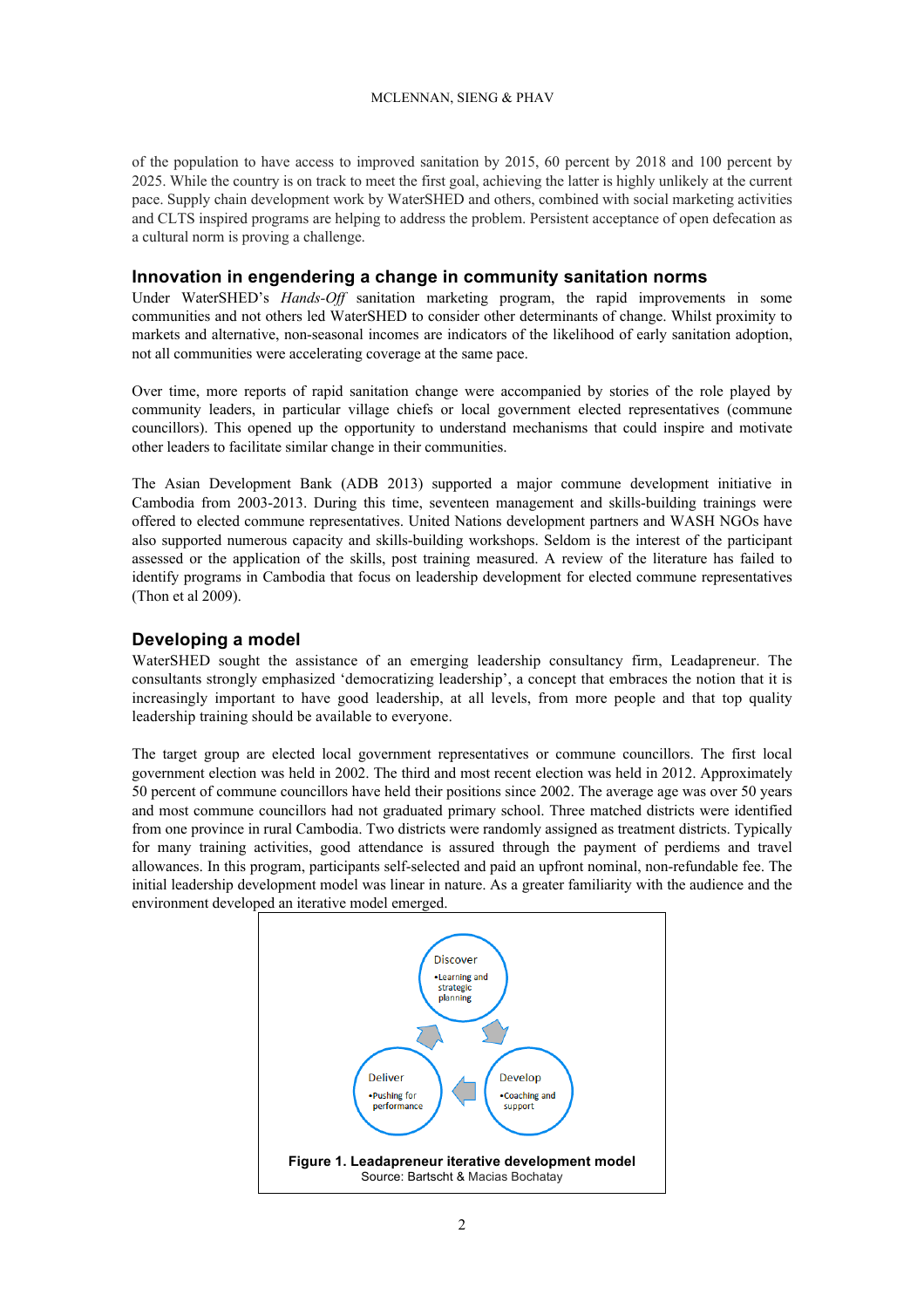#### MCLENNAN, SIENG & PHAV

The iterative model of 'discover', 'develop' and 'deploy' as shown in Figure 1 above, was implemented through a series of three 90-day cycles or phases as shown in Figure 2 below. In each phase, the 'discover' element was presented through 2-3 day learning events or conferences. Participants were assigned to small learning teams of 4 people. The 'develop' and 'deliver' elements enabled participants to build on the 'discover' learning. Each participant was encouraged to develop at his or her own pace, as he or she becomes more confident to deploy or deliver their new leadership capacity. Following each 'discover' conference, the participants were visited at least two times by a leadership coach. The coaching sessions would enable each participant to express their ideas and understanding emerging from the 'discover' conference, share their plans and provide feedback on the outcomes of their efforts to influence and motivate others.



The pilot program is overseen by an advisory group comprised of representatives from key government ministries responsible for local government administration, decentralisation and rural sanitation; a development partner focusing on supporting government reforms; private sector; and local inspirational peers.

#### **Early results**

This unique program of leadership development is engaging with elected local government representatives to develop their capacity to engage, inspire and motivate their peers and constituents to share and work towards a common vision. The program enables them to move away from the a selfcentred focus where the leader feels the responsibility to 'do-it-all', empowers them to work with others to create a vision for change, instils competence to inspire and motivate others on a shared journey to achieve the vision with defined values, promotes simple planning with feedback loops to be track progress. With this new found capacity, the commune councillors can be the orchestrator of broader and more diverse change, just as the conductor of an 'orchestra' coordinates the talent of the musicians to produce quality 'music' regardless of the size or resources of the group.

Embedded within WaterSHED's existing market-based WASH program, this innovative leadership project is showing promising signs of success. Already communities are increasing sanitation coverage, and upgrading to improved sanitation models. Over 1,100 unsubsidized improved latrines have now been installed. Five communities have already self-declared 100% sanitation access ahead of independent verification. Qualitative change is also palpable. Commune leaders talk about the opportunity to learn from others, developing greater self-awareness, growing in confidence and developing a network for advice and support. Sanitation is on the agenda of commune and village meetings, stronger connections are being forged with local businesses and there is a sense that these emerging civic champions can make the impossible possible.